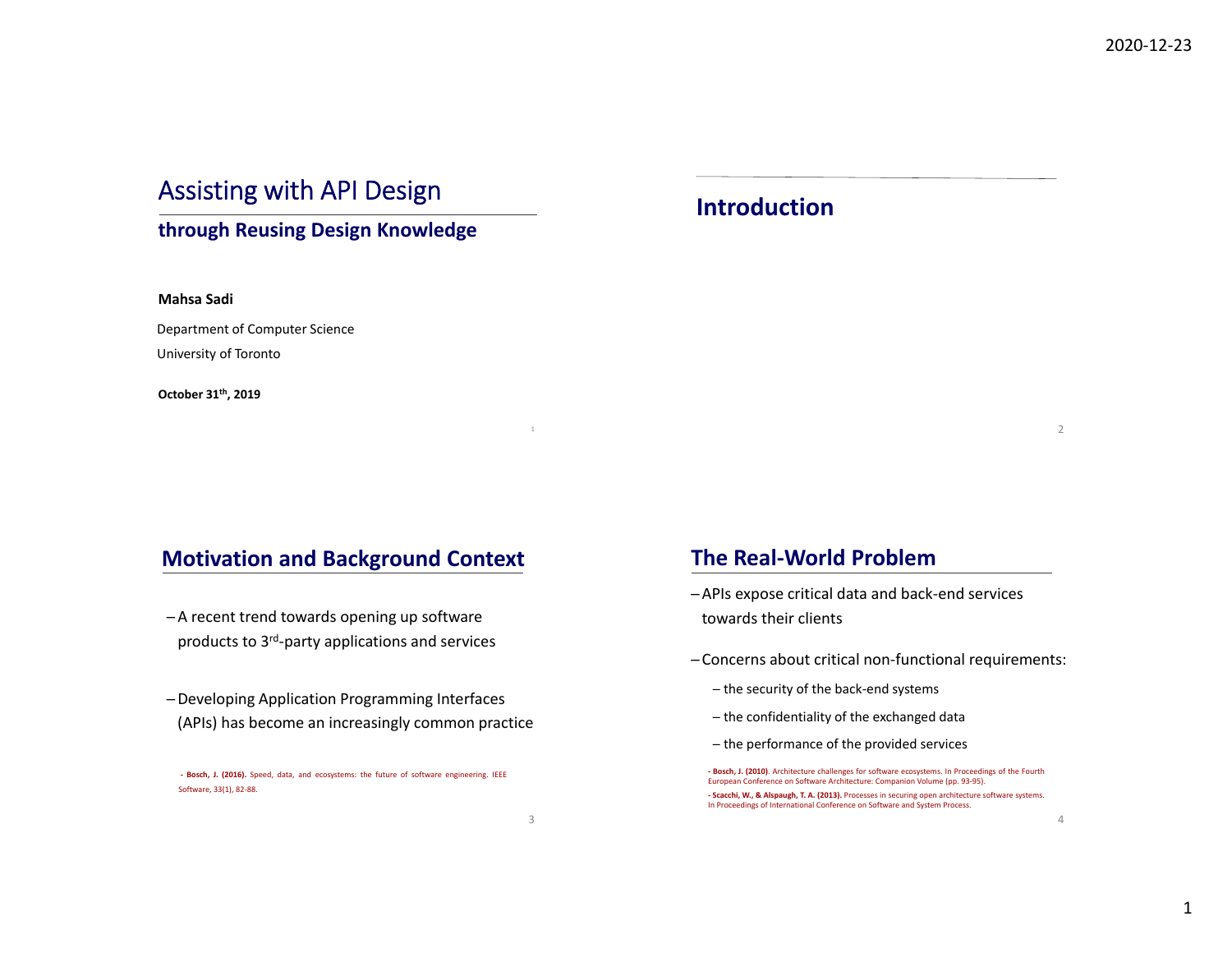## **Research Question and Gap**

#### **Research Question**:

- ─ *"How to address non‐functional*
- *requirements in APIs?"*

#### **Research Gap**:

─ There is still no framework to help software developers with the above question.

## **Thesis Objective and Approach**

### **Objective**:

─Devising <sup>a</sup> framework that can reliably aids software developers in addressing non‐functional requirements in APIs

#### **Approach**:

─Reusing API Design Knowledge

**1 <sup>2</sup> 45 SecurityPrivacyAPIConfidentialityOperational SecurityRobustnessAPITraceabilityReliabilityAPIAPIMessageConfidentialityAPIConfidentialityConfidentiality [***API***] andPrivacy [API] Confidentiality[***API***] Confidentiality[***API***] Confidentiality[***API***]**

## **Thesis Overview**

 between answers isinappropriate.

 $\sigma$  = 19.76  $\%$ 

 $\bar{x}$  = 62.9%



5

# Research Step 1:

**Collecting and Organizing API Design Knowledge**

6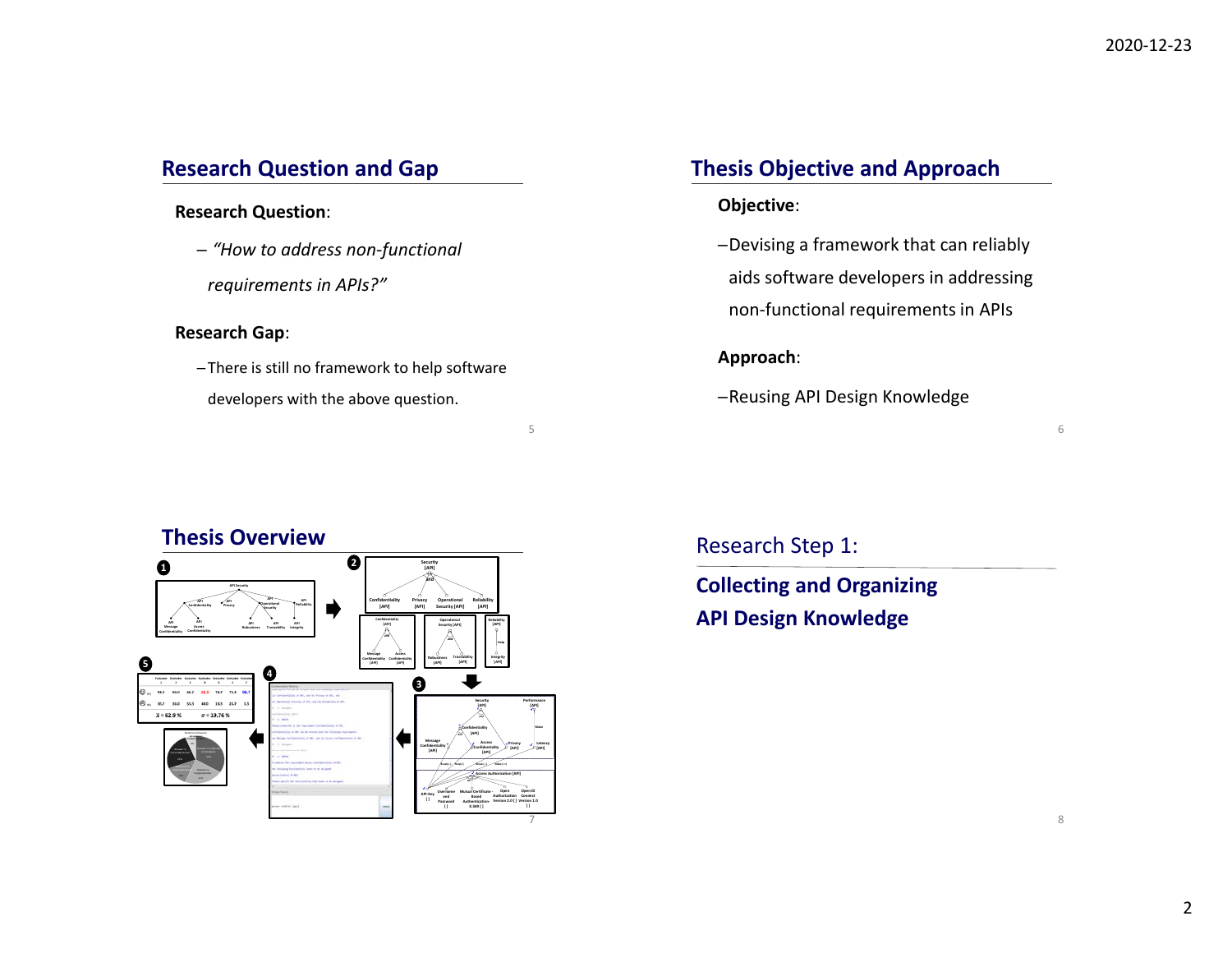## **Objectives and Method**

- ─ Collecting and organizing the API design knowledge from various dispersed resources:
	- ─ Expert Opinion: Books, vendor white papers, weblogs
	- ─ Available standards and design frameworks
	- ─ Peer‐reviewed Literature
- ─A systematic and evidence‐based review of the

#### literature

9**Kitchenham, B. (2004).** Procedures for performing systematic reviews. Keele, UK, Keele University, 33(2004), 1‐26. **Dyba, T., Kitchenham, B. A., & Jorgensen, M. (2005).** Evidence‐based software engineering for practitioners. IEEE software, 22(1), 58‐65.

## **Outcomes and Contributions**

- ─ **A structured body of API design knowledge**:
	- 1. API non‐functional requirements
	- 2. API design techniques
	- 3. The trade‐offs of the API design techniques

10

## **API Non‐Functional Requirements**

#### **– An Example**

─ **Security of an API** is the degree to which an API is free from external threats and attacks, internal errors and failures, and unintended access.



**Siriwardena, P. (2014).** Advanced API Security: Securing APIs with OAuth 2.0, OpenID Connect, JWS, and JWE. Apress, Berkeley, CA.

11**De, B. (2017).** API Management: An Architect's Guide to Developing and Managing APIs for Your Organization. Apress, Berkeley, CA, First edition March 2017.

### **API Design Techniques – An Example**

─ **API access authorization mechanisms** are responsible for

permitting <sup>a</sup> client to access an API.



**RFC 6749 ‐ The OAuth 2.0 Authorization Framework**, Available at https://tools.ietf.org/html/rfc6749, Retrieved on 17 / 06 / 2018

**Sakimura, N., Bradley, J., Jones, M., de Medeiros, B., & Mortimore, C. (2014).** OpenID Connect Core 1.0 incorporating errata set 1. The OpenID Foundation, specification.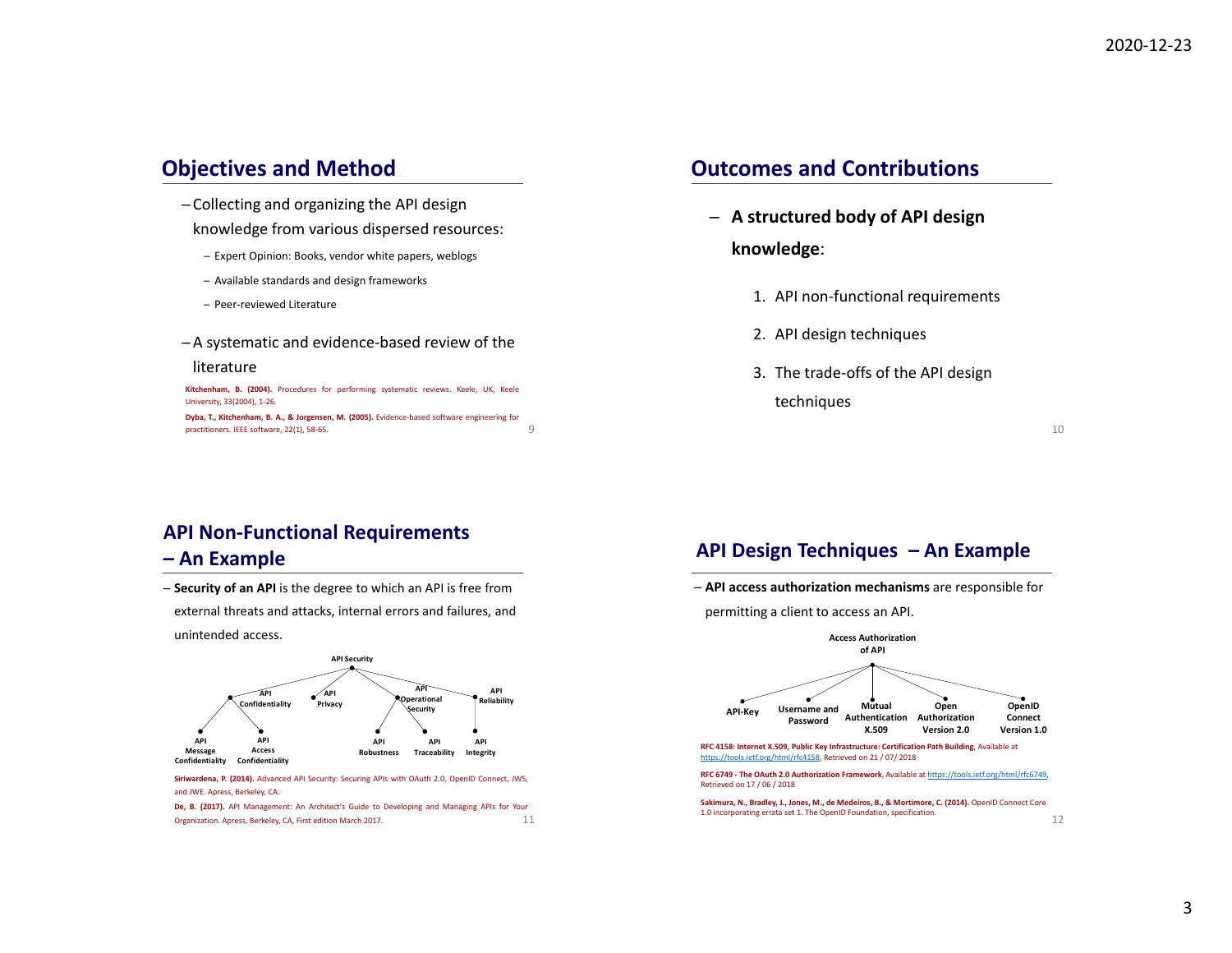## **API Design Trade‐Offs – An Example**

─**API‐Key trade‐offs:**

- ─ **API Usability ‐ Usage Simplicity**: **(+) (Strong).** An API can be simply used by presenting <sup>a</sup> key to the API. There are low security barriers in order to use an API.
- ─ **Support for the evaluation**: *Qualitative reasoning and expert opinion*



13**De, B. (2017).** API Management: An Architect's Guide to Developing and Managing APIs for Your Organization. Apress, Berkeley, CA, First edition March 2017.

Research Step 2:

**Formalizing and Encoding the**

**Collected API Design Knowledge**

14

## **Objectives and Method**

- ─**Objective:** Encoding the API Design Knowledge
- ─**Method:** Describing the knowledge in the Non‐
- Functional Requirements (NFR) multi‐valued

#### logic

**Chung, L., Nixon, B. A., Yu, E., & Mylopoulos, J. (2000).** Non‐functional requirements in software engineering (Vol. 5). Springer Science & Business Media.

### **Outcomes**

**156 API Design Catalogues**:

$$
(G_1,..., G_n) \xrightarrow{\text{Rule Type}} G_m : \text{Rule category}
$$

‐ *Gi* is <sup>a</sup> term in the form of *Type [Topic]*

- ‐ *Rule Type* <sup>∈</sup> {Break, SomeMinus, Hurt, Unknown, Help, SomePlus, Make}
- ‐ *Rule Category* <sup>∈</sup> {NF‐REF, NF‐OP, F‐REF, F‐OP, COR}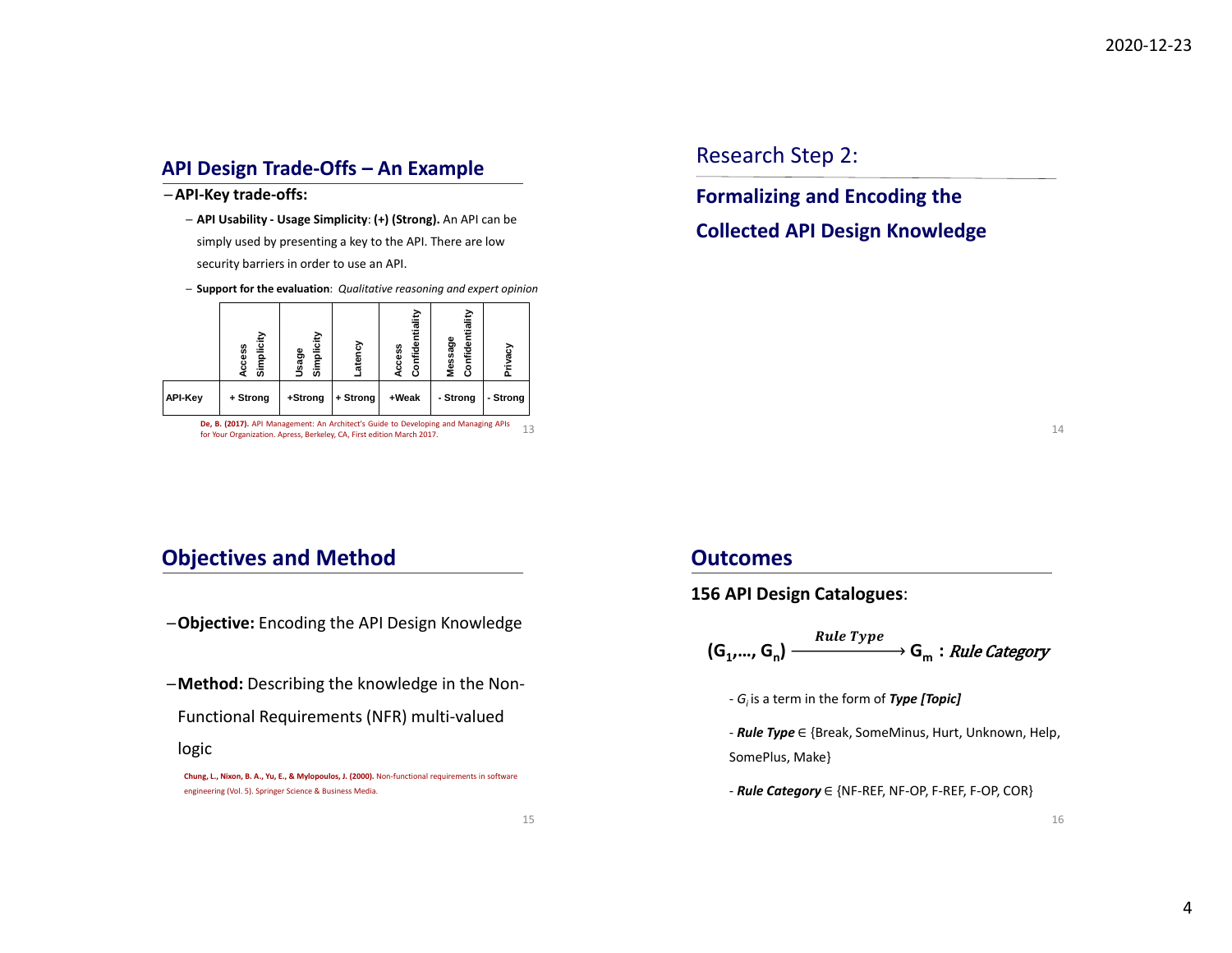## **API Design Catalogues – Example**



## **API Design Catalogues – Example**



(Confidentiality [API], Privacy [API], Operational Security [API], Reliability [API])  $\overset{\text{and}}{\xrightarrow{\hspace{1.5cm}}}$  Security [API] : NF-REF

#### 18

## **API Design Catalogues**

………………… .............

**1-** (Access Simplicity [API], Access Duration [API], Access Rate  $[\mathsf{API}]) \stackrel{and}{\xrightarrow{\hspace*{1cm}}} \mathsf{Accessibility}\ [\mathsf{API}] : \mathsf{NF}\text{-}\mathsf{REF}$ 

**2-** (Compatibility with Minor Changes [API], Compatibility with Major Changes [API])  $\xrightarrow{and}$  Evolvability [API] : NF-REF

**155-** (Client-Side Two-Phase Transaction Management [ ]) *Break--*<br>———→ Latency [API] : COR

19

**156 -** (Client-Side Two-Phase Transaction Management [ ])  $\overline{\;}^{Break--}$  Throughput [API] : COR

### Research Step 3:

**Using the Encoded API Design Knowledge**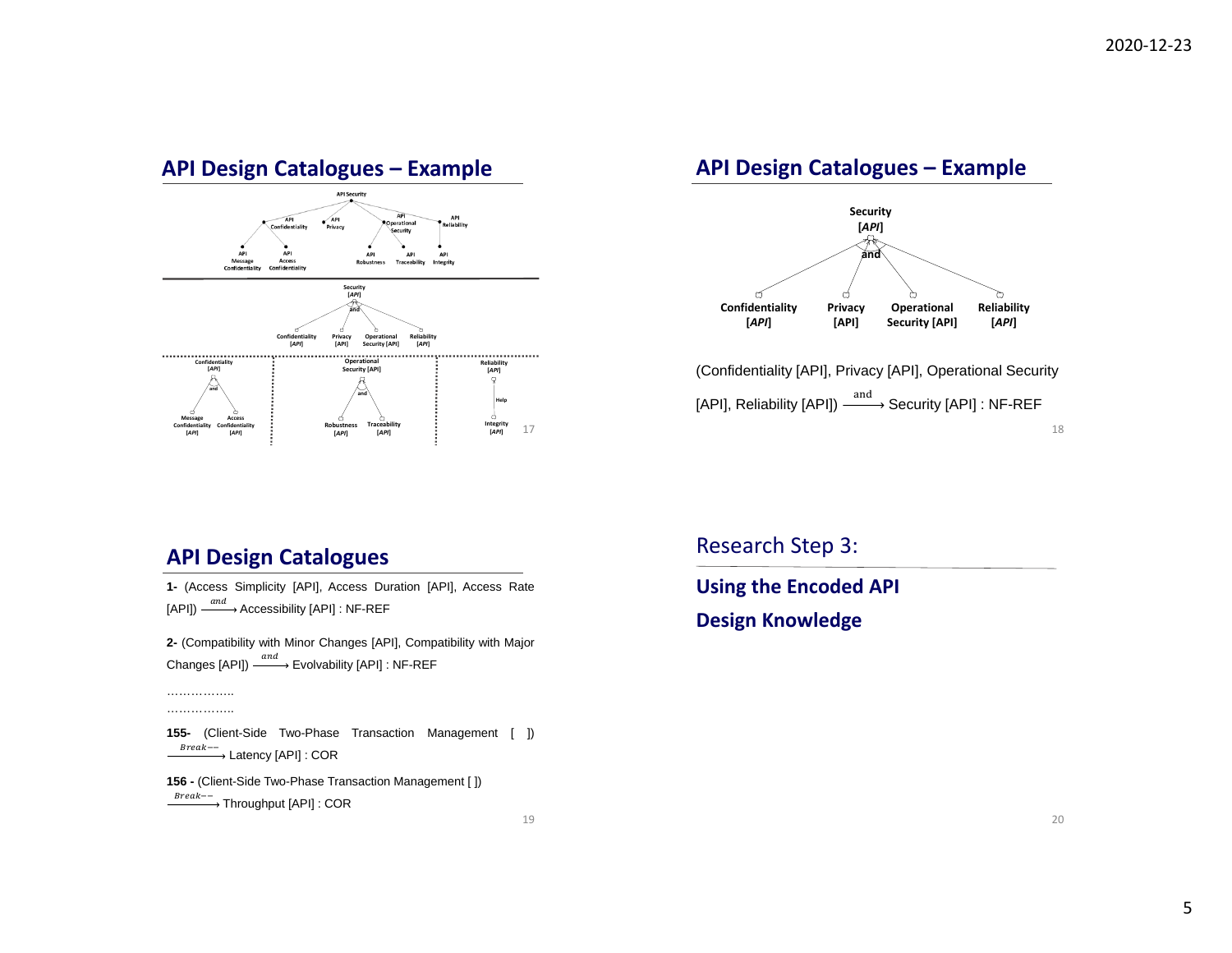## **Objectives and Method**

─Developing <sup>a</sup> method to systematically use

the encoded API design knowledge:

- 1. A step‐wise refinement procedure
- 2. An evaluation procedure
	- ─ Using the NFR forward evaluation procedure
- 3. A selection procedure

| Chung, L., Nixon, B. A., Yu, E., & Mylopoulos, J. (2000). Non-functional requirements in software |  |
|---------------------------------------------------------------------------------------------------|--|
| engineering (Vol. 5). Springer Science & Business Media.                                          |  |

## **Outcomes and Contributions**

- ─A semi‐formal methodology for designing
- requirements into APIs

#### **Input:**





22

## **Component 1: Refinement Procedure ‐ 1**



# **Component 1: Step‐Wise Refinement Procedure ‐ 2**

| 1- Security [API] | and<br>2- Security [API] ←<br>(Confidentiality [API], Privacy [API], Operational<br>Security [API], Reliability [API])                                                                                               |
|-------------------|----------------------------------------------------------------------------------------------------------------------------------------------------------------------------------------------------------------------|
|                   | xor<br>10- Access Authorization [API] ←<br>(API-Key [ ], Username and Password [ ], Mutual<br>Certificate-Based Authentication X.509 [], Open<br>Authorization Version 2.0 [], Open-ID Connect<br>Version $1.0$ [ ]) |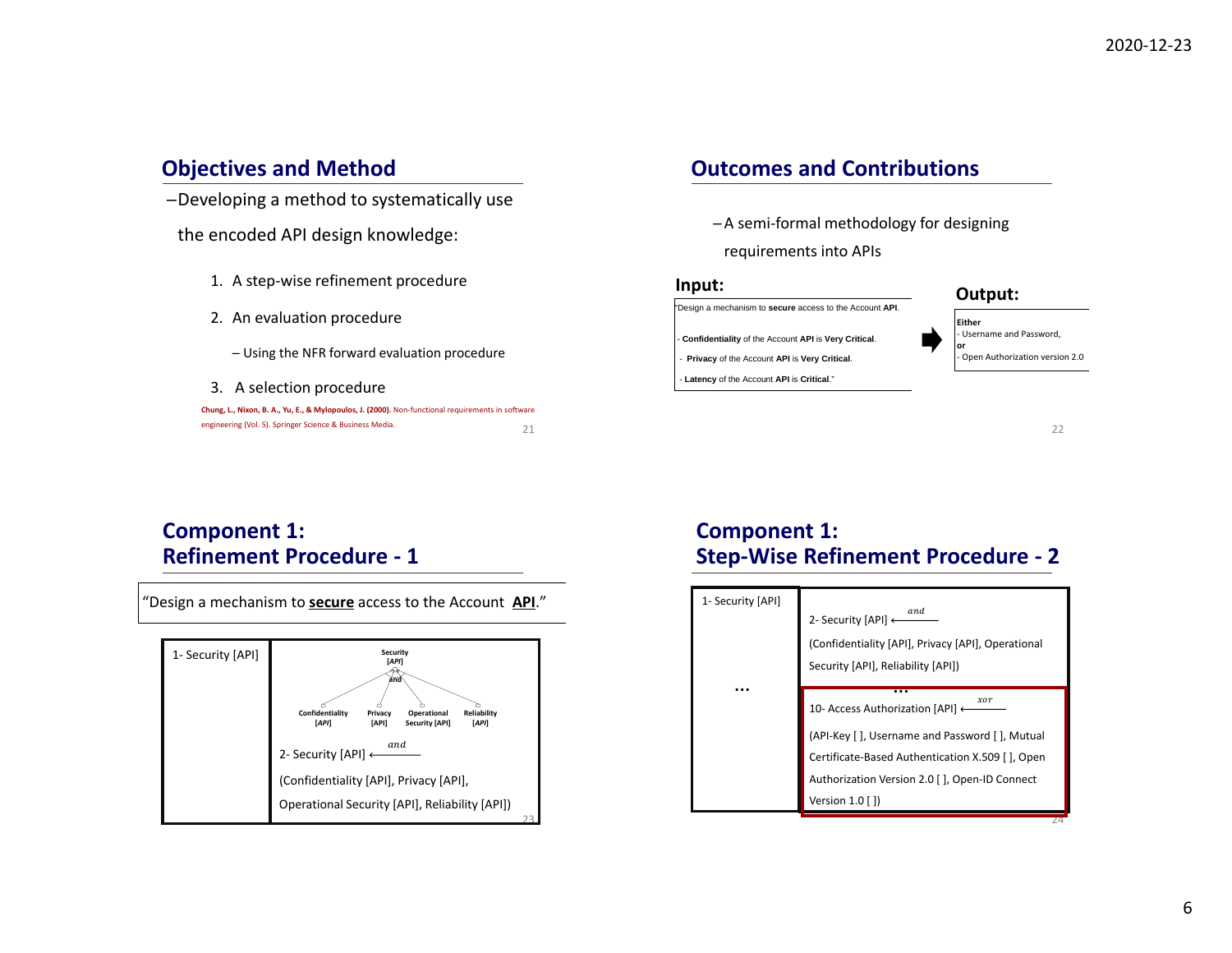## **Component 2 : Evaluation Procedure**



## **Component 3 : Selection Procedure**

|                                    | "Design a mechanism to secure access to the Account API.                                                                                               |                          |                  |                  |       |  |
|------------------------------------|--------------------------------------------------------------------------------------------------------------------------------------------------------|--------------------------|------------------|------------------|-------|--|
|                                    | - Confidentiality of the Account API is Very Critical.<br>- Privacy of the Account API is Very Critical.<br>- Latency of the Account API is Critical." |                          |                  |                  |       |  |
|                                    | Requirement                                                                                                                                            | Confidentiality<br>[API] | Privacy<br>[API] | Latency<br>[API] | Score |  |
| <b>Requirements Specification</b>  | Priority                                                                                                                                               | High                     | High             | Medium           |       |  |
|                                    | <b>Expected Satisfaction Value</b>                                                                                                                     | Sat                      | Sat              | Sat              | 20    |  |
| <b>Requirements Satisfaction</b>   | <b>API-Key</b>                                                                                                                                         | Den                      | Den              | Sat              | $-12$ |  |
| in the Access Authorization        | <b>Username and Password</b>                                                                                                                           | <b>PSat</b>              | <b>PSat</b>      | <b>PDen</b>      | 6     |  |
|                                    | <b>Mutual Authentication</b>                                                                                                                           | Sat                      | Den              | PDen             | $-2$  |  |
| <b>Design Mechanisms</b>           | OAuth 2.0                                                                                                                                              | <b>PSat</b>              | <b>PSat</b>      | <b>PDen</b>      | 6     |  |
| <b>Available in the Catalogues</b> | <b>OpenID</b> connect                                                                                                                                  | PSat                     | PSat             | Den              | 4     |  |

### Research Step 4:

### **Tool Support for Using**

**the Encoded**

## **Objectives and Method**

**-Developing a tool that supports the use** 

of the API catalogues

─Designed and implemented <sup>a</sup> rule‐ based knowledge‐based system in Java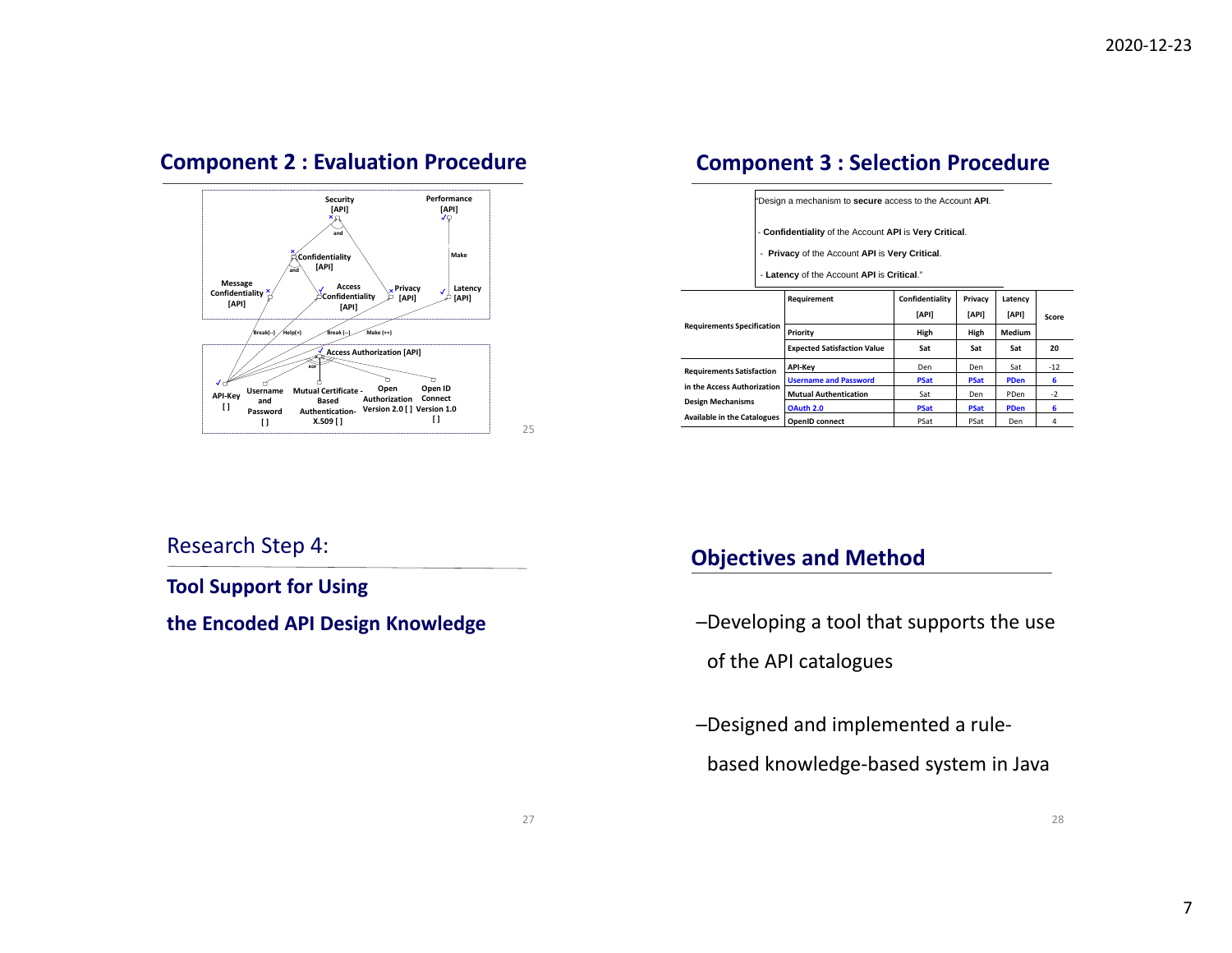# **Method – Development of the Tool**

| Design Step               |                                                   | Related          |                                                                                                                                                    |
|---------------------------|---------------------------------------------------|------------------|----------------------------------------------------------------------------------------------------------------------------------------------------|
| Step                      | <b>Step Form</b>                                  | Rule<br>Category | <b>English Translation</b>                                                                                                                         |
|                           | $G_i \longleftarrow$ Help $G_i$                   | NF-REF           | "Elaborate on the requirement $G_i$ .<br>The requirement $G_i$ can be refined                                                                      |
| Requirement<br>Refinement | $G_i \longleftarrow \stackrel{and}{(G_i, , G_n)}$ | NF-REF           | into the requirement $G_i$ ."<br>"Elaborate on the requirement $G_i$ .<br>The requirement $G_i$ can be refined<br>into the following requirements: |
|                           |                                                   |                  | $G_i$ , and $\ldots$ , and $G_n$ ."                                                                                                                |

29



### **Outcomes**

#### ─RAPID an Interactive design assistant

**Source Code:** https://github.com/m-h-s/RAPID

| Branch: master = RAPID / sec /            |                                     | Create new file Upload files Find file History |                                   |              |              |  |
|-------------------------------------------|-------------------------------------|------------------------------------------------|-----------------------------------|--------------|--------------|--|
| Ch misadi futurting Jurdivitiz Economical |                                     |                                                | Latest commit levalible on Aug 23 |              |              |  |
|                                           |                                     |                                                |                                   |              |              |  |
| data structures.                          | RufellaseManager almost relactored  |                                                |                                   |              | 2 months ago |  |
| <b>Il reasoner component</b>              | Project has been modulaized.        |                                                |                                   | 2 months ago |              |  |
| in rule have component                    | refactoring userinteraction manger  |                                                |                                   |              | 2 months ago |  |
| to rule explorer component                | relactoring userinteraction manger. |                                                |                                   |              | 2 months ago |  |
| ser interaction component                 | RefactoringUsednetractionmanger     |                                                |                                   |              | 2 months ago |  |
| El MainClass.java                         | Project has been modulaized.        |                                                |                                   |              | 2 months ago |  |

Research Step 5:

**Evaluating the**

**developed Framework**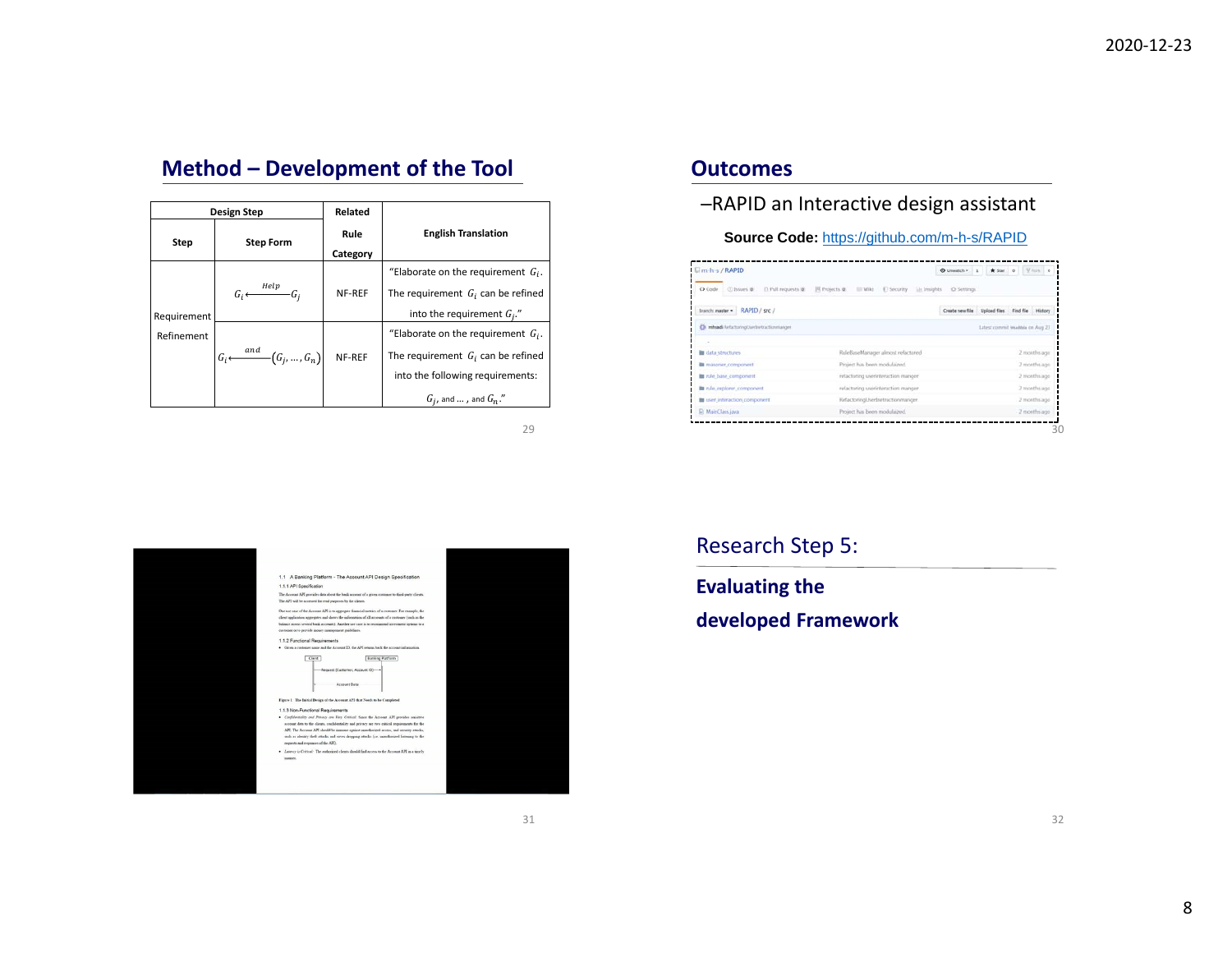## **Objectives and Method**

#### **Research Question**:

─*"How valid and reliable are the design guidelines of the framework?"*

#### **Method:**

- a) Seating the tool in an API design exam
- b) Asking 7 experienced developers to blindly evaluate the accuracy of the provided answers

33

# **Measuring the Validity of the Design Guidelines**

#### **Accuracy Measure:**

# Acceptable Answers # Answers  $(=30)$ 

- ─ An acceptable answer:
	- ─ is accepted by the majority of the evaluators
	- ─ # Evaluators <sup>=</sup> 7 ⇒ Majority : <sup>n</sup> <sup>&</sup>gt; 3

34

## **How valid are the design guidelines?**

|                    |                                                                  | Evaluator Evaluator Evaluator Evaluator Evaluator Evaluator Evaluator<br>$\mathbf{2}$ | 3 4 | 5.                 | 6    |     |
|--------------------|------------------------------------------------------------------|---------------------------------------------------------------------------------------|-----|--------------------|------|-----|
|                    | $\bigodot$ <sub>(%)</sub> 53.3 50.0 46.7 43.3 76.7 73.3 96.7     |                                                                                       |     |                    |      |     |
|                    | $\bigotimes_{\left(\frac{1}{2}\right)}$ 36.7 30.0 53.3 40.0 13.3 |                                                                                       |     |                    | 26.7 | 3.3 |
| $\bar{x}$ = 62.9 % |                                                                  |                                                                                       |     | $\sigma$ = 19.76 % |      |     |

**Accuracy <sup>=</sup> # Acceptable Answers (= 22) # Answers (= 30) <sup>=</sup> 73.3%**

# **Objectives and Method (2)**

#### **Research Question**:

*"Why some answers have been considered*

*as unacceptable by some of the evaluators?"*

#### **Method**:

─Open Coding:

Categorizing the comments of the evaluators

**‐ Flick, U. (2009). An introduction to qualitative research. Sage Publications Limited.**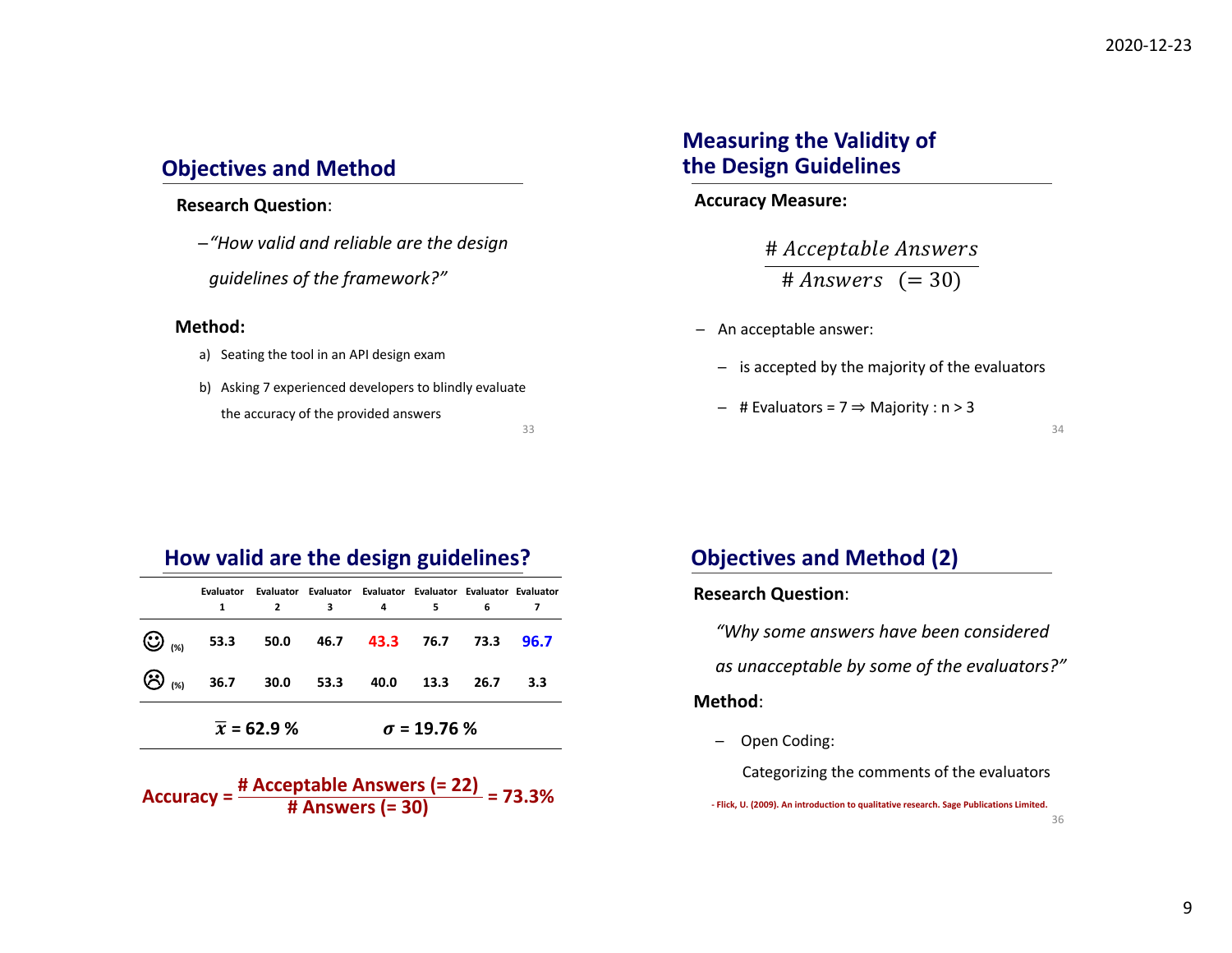## **Why are some answers unacceptable?**



## **Summary and Conclusions**

## **Summary – Motivation and Objectives**

### **Problem:**

─ Addressing non‐functional requirements in APIs is crucial considering the trade‐offs to be made

## **Objective:**

- ─Devising <sup>a</sup> framework that assists software
- engineers with addressing these requirements

## **Summary ‐ Method**

- 1. Collecting and organizing API design knowledge
- 2. Formalizing API design knowledge
- 3. Using the encoded API design knowledge
- 4. Developing <sup>a</sup> tool that supports the use of the encoded design knowledge
- 5. Evaluating the reliability of the provided design assistance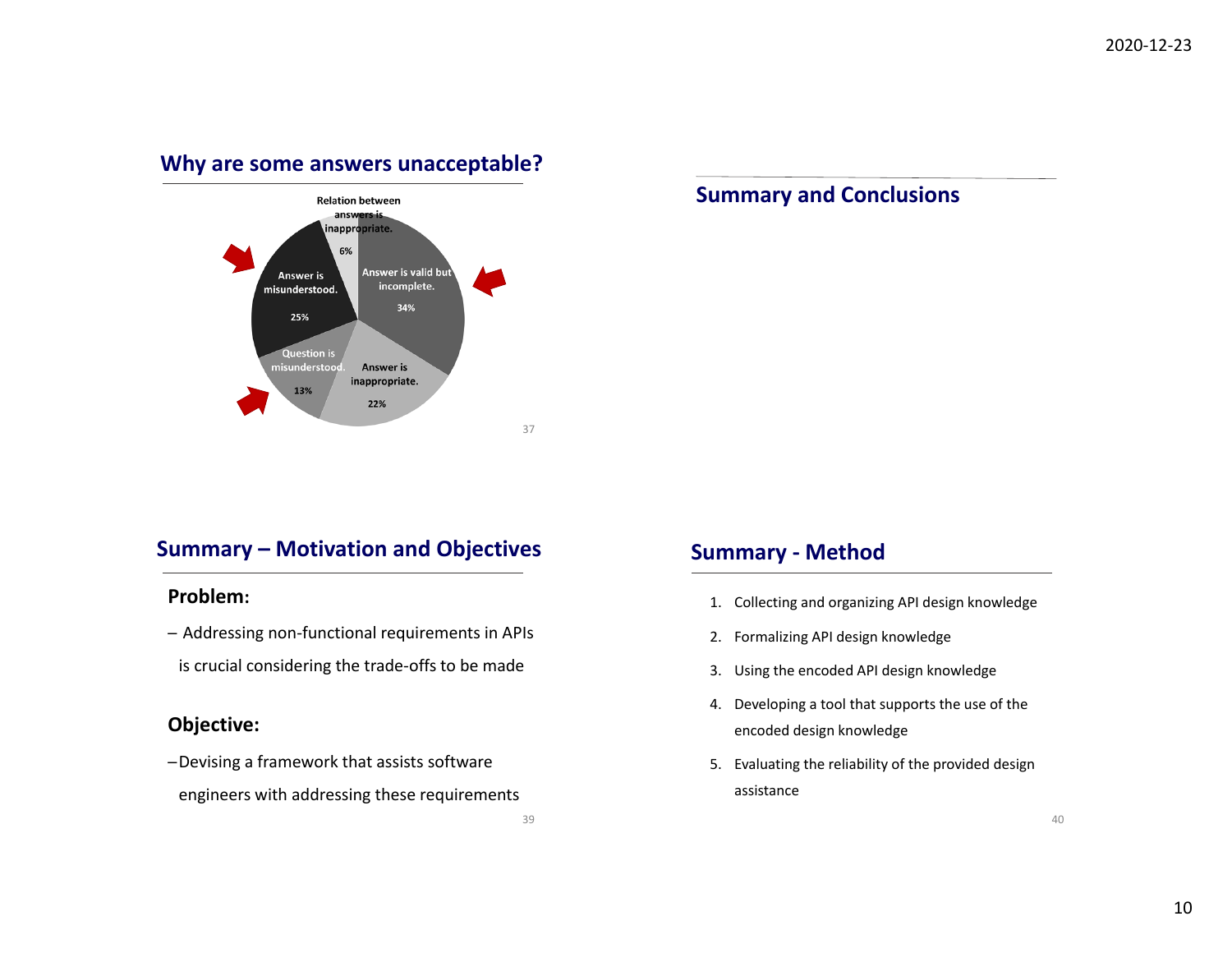## **Summary – Research Questions (1)**

- ─ **RQ 1**. What non‐functional requirements should be considered in designing APIs?
- ─ **RQ 2**. What techniques are suggested to address these requirements in APIs?
- ─ **RQ 3**. What are the trade‐offs of these techniques?
- ─ **RQ4.** How to represent and formalize design knowledge?

41

## **Summary – Research Questions (2)**

- ─ **RQ 5**. How to design <sup>a</sup> tool that can process design knowledge?
- ─ **RQ6**. How to evaluate <sup>a</sup> framework that assists with the task of software deign?

42

44

#### **Conclusions – Thesis Statement**

It is possible to devise an assistant

that can reliably assist software

developers with addressing

non‐functional requirements in APIs.

#### **Future Work**

─ Evaluating the usefulness and effectiveness of RAPIDin assisting software developers with API design